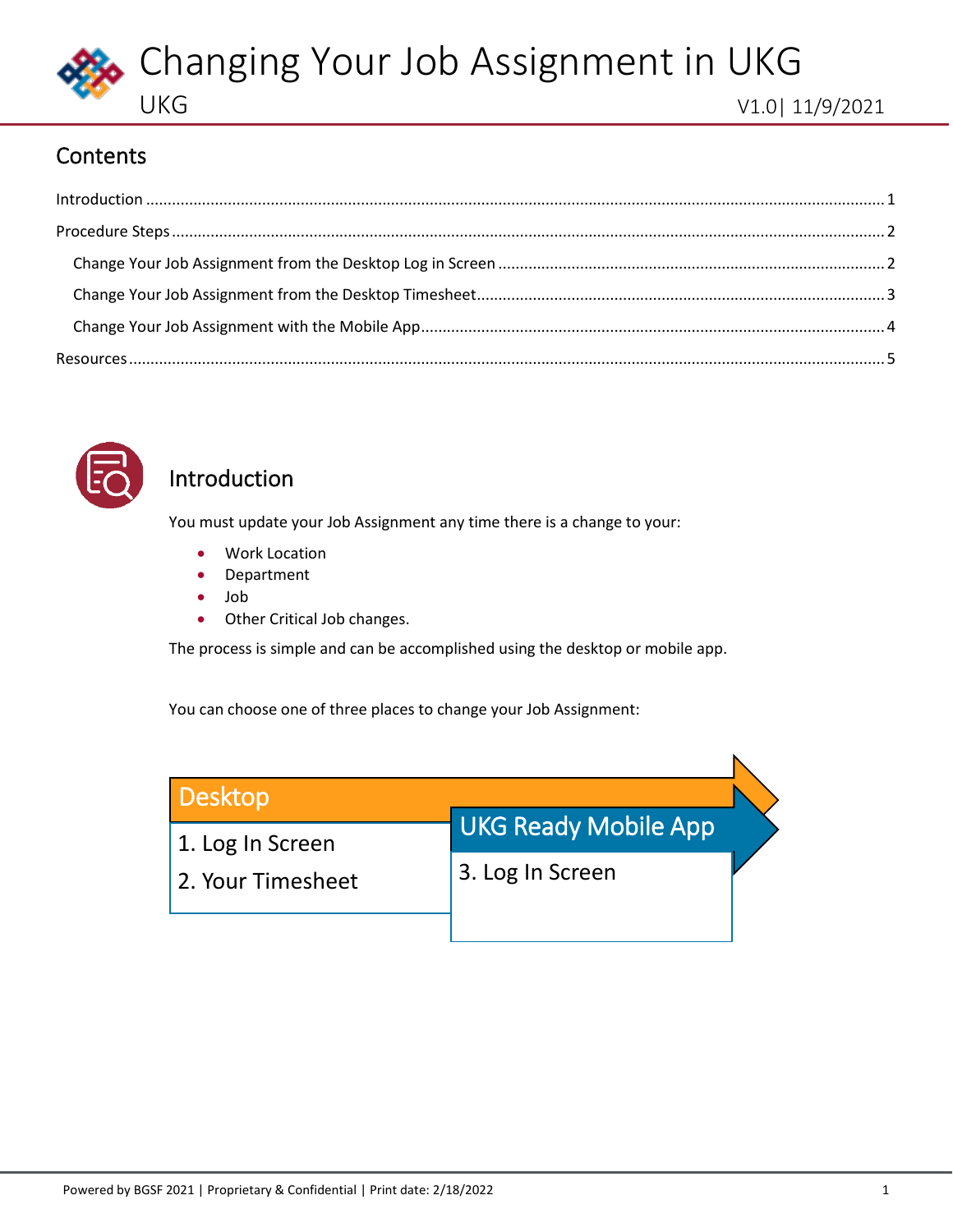

# <span id="page-1-0"></span>Procedure Steps

### <span id="page-1-1"></span>Change Your Job Assignment from the Desktop Log in Screen

| <b>Step</b>                    | <b>Action</b>                                                                                                                                       |  |  |  |  |
|--------------------------------|-----------------------------------------------------------------------------------------------------------------------------------------------------|--|--|--|--|
| $\mathbf{1}$                   | Open UKG in your browser or open the UKG Ready app on your phone.                                                                                   |  |  |  |  |
| $\overline{2}$                 | Enter your Username and Password.                                                                                                                   |  |  |  |  |
| 3                              | Select Change Job Assignments.                                                                                                                      |  |  |  |  |
|                                | Log In                                                                                                                                              |  |  |  |  |
| $\overline{2}$<br>alan.edwards |                                                                                                                                                     |  |  |  |  |
|                                |                                                                                                                                                     |  |  |  |  |
| <b>LOGIN</b>                   |                                                                                                                                                     |  |  |  |  |
|                                | OR                                                                                                                                                  |  |  |  |  |
|                                | 원 PUNCH IN<br>GZ PUNCH OUT                                                                                                                          |  |  |  |  |
|                                | 3<br>← CHANGE COST CENTERS                                                                                                                          |  |  |  |  |
|                                | Forgot your password?                                                                                                                               |  |  |  |  |
| 4                              | Click + to expand the menu until your Location and Job Assignment are displayed.                                                                    |  |  |  |  |
| 5                              | Select the Job Assignment. You have successfully changed your Job Assignment.                                                                       |  |  |  |  |
|                                | <b>Change Cost Center</b>                                                                                                                           |  |  |  |  |
|                                | Cost Center<br>4<br>+ Columbia<br>Kirksville<br>Checkout<br>Cashier<br><b>Front of Store Manager</b><br>5<br><b>Returns and Exchange Specialist</b> |  |  |  |  |

[Return to Top](#page-0-1)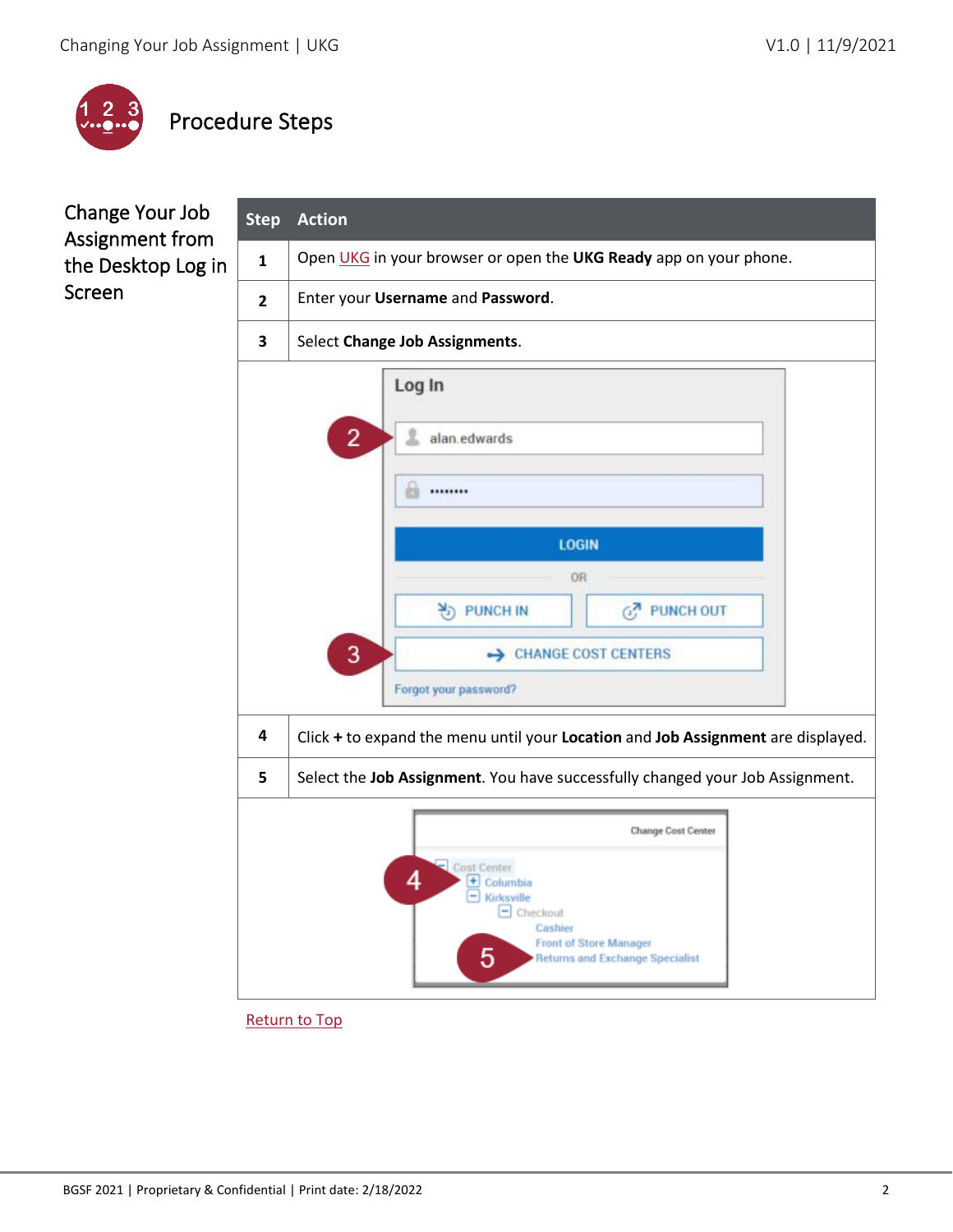<span id="page-2-0"></span>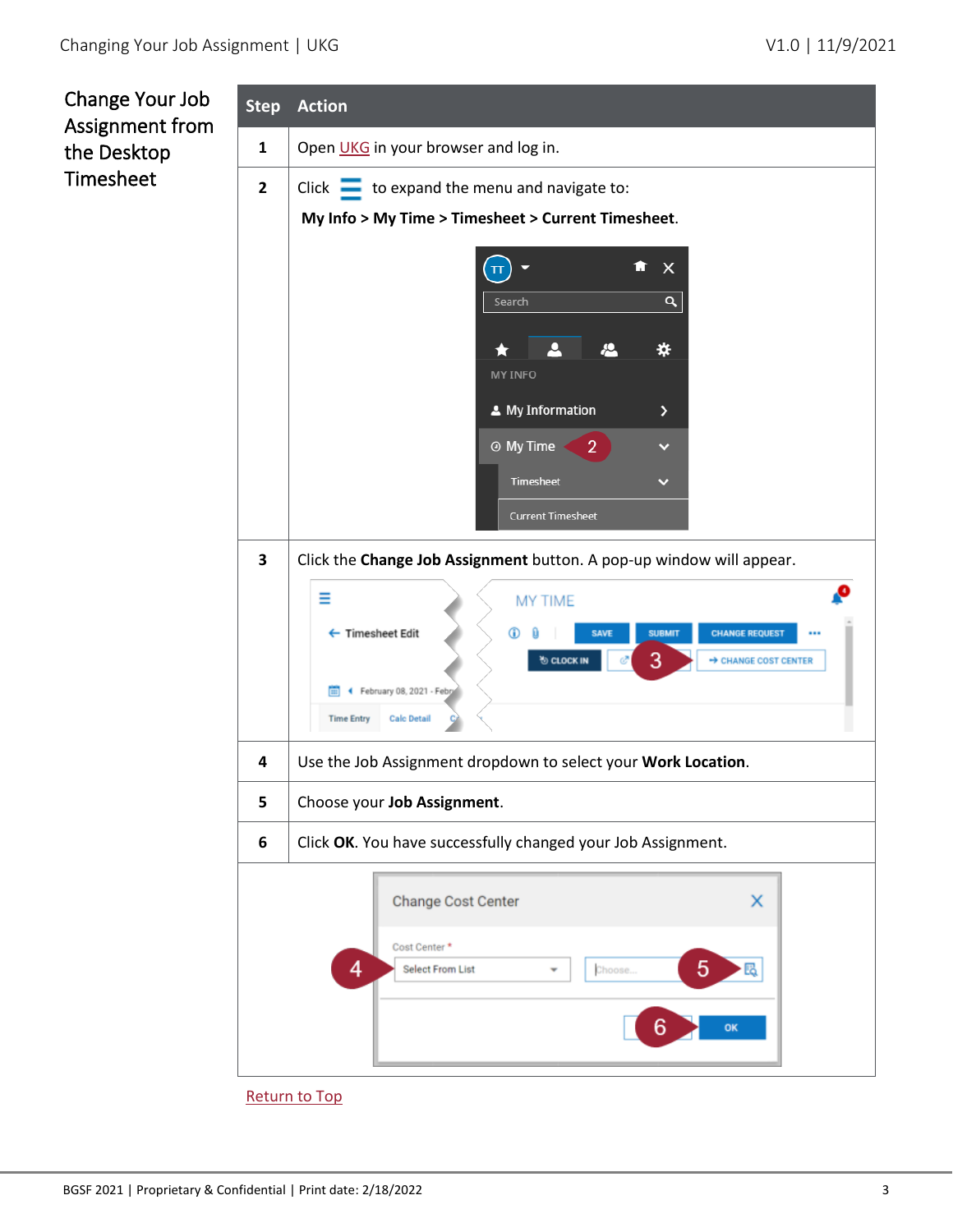### <span id="page-3-0"></span>Change Your Job Assignment with the Mobile App

| <b>Step</b>                                                                                                                                                                       | <b>Action</b>                                                                                                                                                                                                                                      |  |  |  |
|-----------------------------------------------------------------------------------------------------------------------------------------------------------------------------------|----------------------------------------------------------------------------------------------------------------------------------------------------------------------------------------------------------------------------------------------------|--|--|--|
| $\mathbf{1}$                                                                                                                                                                      | Open UKG in your browser or open the UKG Ready app on your phone.                                                                                                                                                                                  |  |  |  |
| $\overline{2}$                                                                                                                                                                    | Enter your Username and Password.                                                                                                                                                                                                                  |  |  |  |
| 3                                                                                                                                                                                 | Select Change Job Assignments.                                                                                                                                                                                                                     |  |  |  |
| 4                                                                                                                                                                                 | <b>O</b> Clock<br><b>View Timesheet</b><br>Thursday, Jan 10<br>06:50 AM<br>[Eastern]<br>খ্য<br>HANGE<br>3<br><b>CLOCK IN</b><br>CLOCK<br>COST<br><b>CENTER</b><br>Click + to expand the menu until your Location and Job Assignment are displayed. |  |  |  |
|                                                                                                                                                                                   |                                                                                                                                                                                                                                                    |  |  |  |
| 5                                                                                                                                                                                 | Select the Job Assignment. You have successfully changed your Job Assignment.                                                                                                                                                                      |  |  |  |
| <b>Change Cost Center</b><br>Cost Center<br>4<br>٠<br>Columbia<br>Kirksville<br>۰<br>Checkout<br>Cashier<br><b>Front of Store Manager</b><br>5<br>Returns and Exchange Specialist |                                                                                                                                                                                                                                                    |  |  |  |

[Return to Top](#page-0-1)